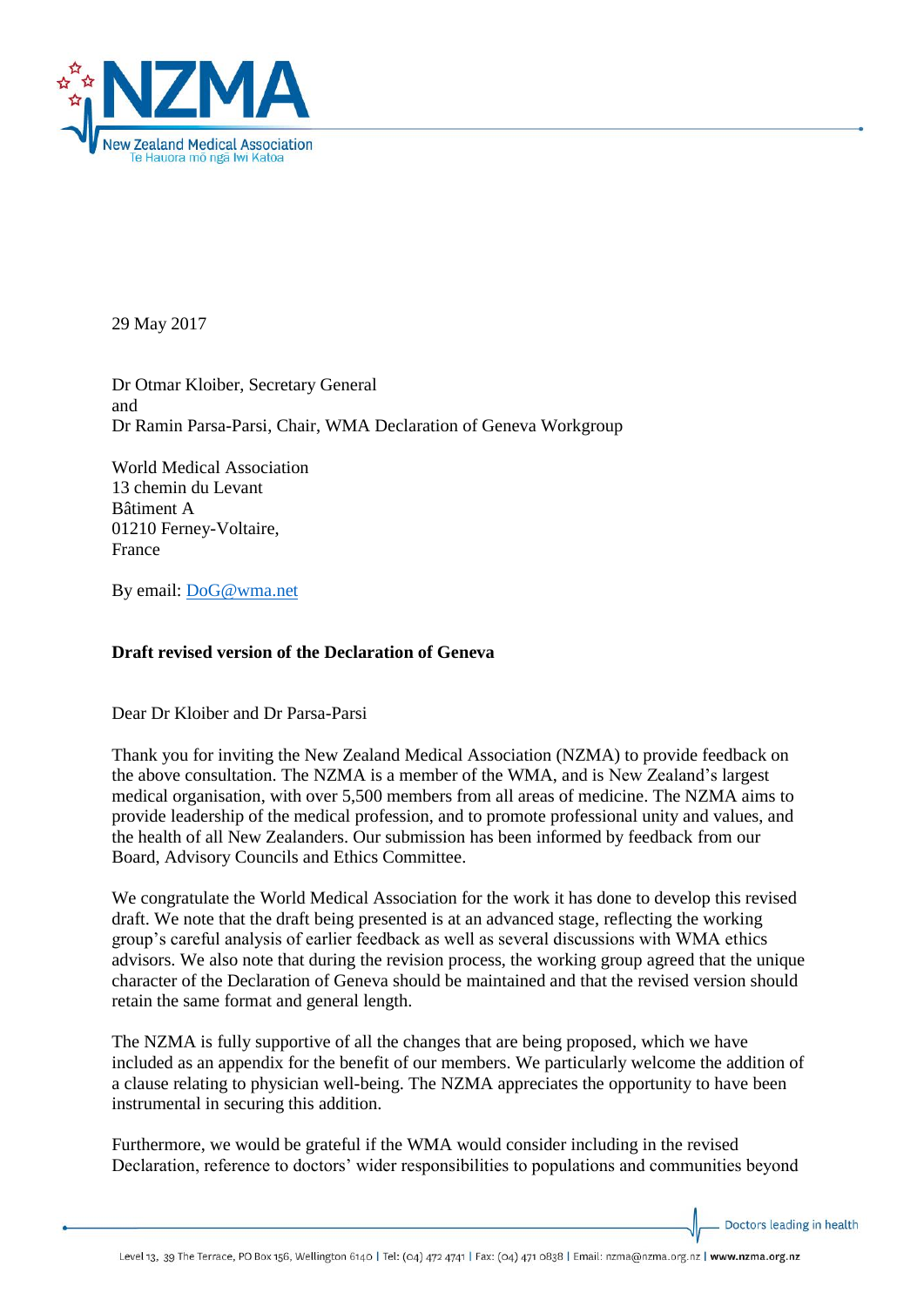individual patients; and to their duty to advocate on key issues affecting the profession, patients and public health. A succinct new clause could be "I WILL ADVOCATE for my patients, the social and environmental determinants of their health, and for health equity".

During our internal consultation process, for instance, we have received suggestions for the revised Declaration to include specific clauses outlining doctors' broader responsibilities to advocate for patient rights; more broadly, to advocate for population health, health equity, and the social and environmental determinants of health; and to stand against bullying and sexual harassment. We acknowledge these wider responsibilities to the health of all people are already expressed in other WMA policies and guidelines, and agree the Declaration should remain short and focused. However, doctors' wider responsibilities to the health of all people are vital and integral to the profession, and we consider this issue important enough to add to the Declaration, perhaps by using the new clause suggested above (and to show how this might look, we have included this in the appendix).

As an aside, the NZMA has submitted a draft policy on bullying and harassment to the WMA. We understand that this is in the process of being finalised by the secretariat before being forwarded to the WMA Medical Ethics Committee. We believe that it is very important for the WMA to have a specific policy on bullying and harassment and we look forward to the publication of this policy.

We hope that our feedback on this important consultation is helpful and look forward to seeing the finalised version of the revised Declaration of Geneva.

Yours sincerely

12 Boddock

Dr Kate Baddock NZMA Chair

## **Appendix. Proposed changes**

The specific changes to the revised version of the Declaration of Geneva, proposed by the WMA, are:

- The addition of a subtitle, "The Physicians' Oath", to improve discoverability (particularly online) of the Declaration of Geneva.
- The addition of a reference to reciprocal respect between teachers and students of medicine and the inclusion of a reference to respect for colleagues in order to replace the line "MY COLLEAGUES will be my sisters and brothers", which has been removed by the workgroup in the current draft as the tone was considered outdated.
- The relocation of the clause "I WILL MAINTAIN by all means in my power, the honour and noble traditions of the medical profession" from line 7 to line 4 to improve the flow of the document.
- The amendment of the following clause to more sufficiently reflect the principle of professional autonomy: "I WILL PRACTISE my profession with conscience and dignity **and in accordance with good medical practice**".